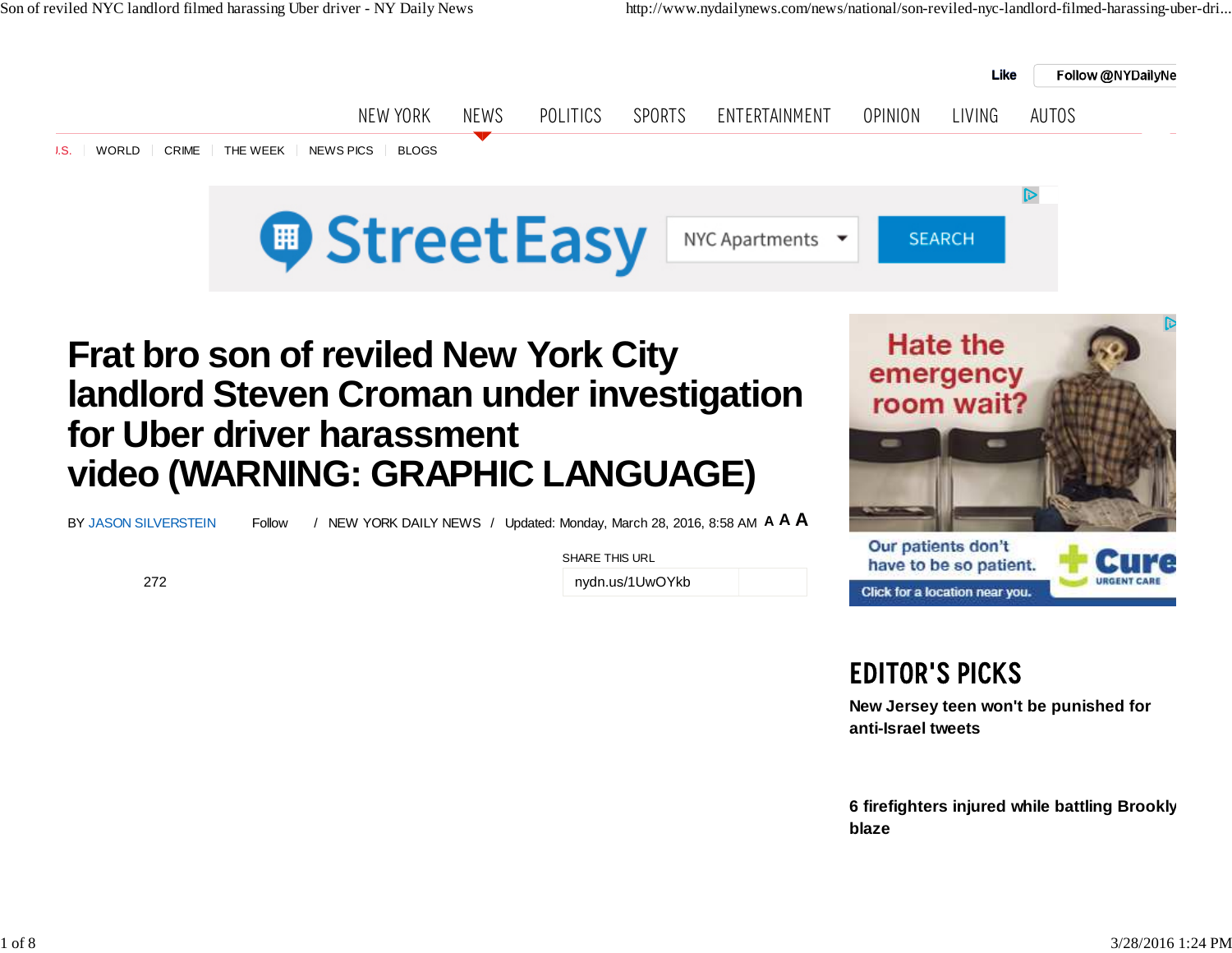### Uber abusive rider University of Michigan

|  | . . |
|--|-----|

**SEE IT: Woman pulls gun from underwearand opens fire**

**Tortured Harlem man found with 'peeling'flesh**

**People high on spice look like 'zombies' inFlorida park**

**Mich. couple sentenced to life for starvationally death of child**

**Montana teen and bullying victim committ suicide**

**Mom kills kids by throwing them frombalcony** 

### PROMOTED STORIES

Sponsored L

**Reverse Mortgages: Worth the Risk?LendingTree Mortgage Quotes**

**New York Drivers: The Rule Your InsurerDoesn't Want You To Know**



Like father, like son.

The frat bro son of one of New York City's most reviled landlords was recordedharassing an Uber driver in Michigan, calling the man a "minimum wage fa---t" and mocking him for needing to work for a living.

Jake Croman, a member of the University of Michigan's Tau Kappa Epsilon chapter, is now being investigated by his frat for his recorded roadside rage atan Uber driver, according to the Michigan Review.

That means he's following the flagrant footsteps of his father, Steven Croman a Gotham property magnate who's under investigation by State Attorney GeneralEric Schneiderman for allegedly forcing rent-stabilized tenants out of theirhomes.

Uber driver Artur Zawada filmed Jake Croman and a group of his goons belittling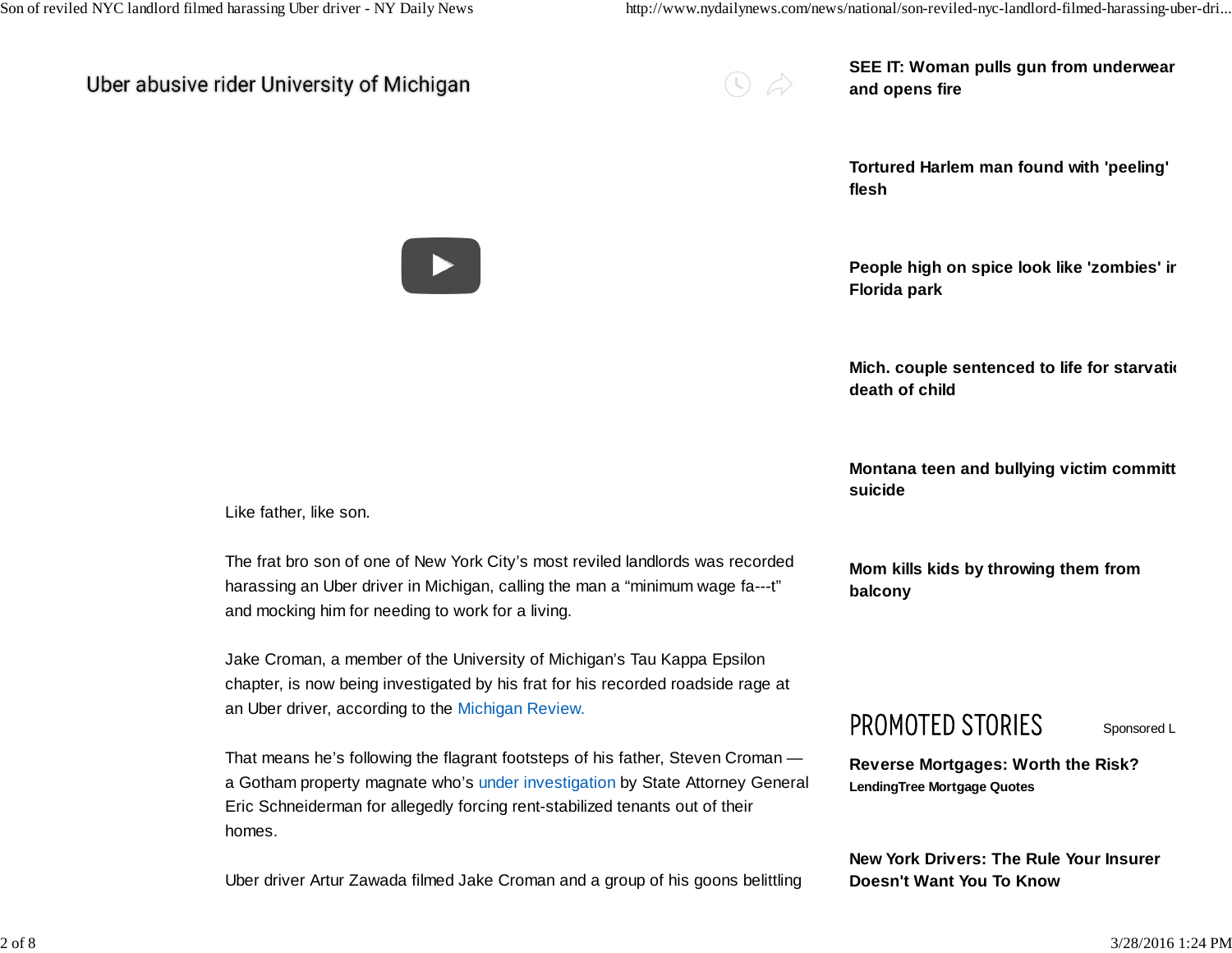him while standing outside his car — apparently because Zawada canceled aride they ordered.

Several meatheads are seen spewing rage at Zawada, but the worst of it comesfrom Croman, who whips out his own phone to film the face-off.

"F--- you Artur, you little fa---t f---," Croman yells.

"You wanna kick me off? Kick me off, you little piece of s---. You're an Uberdriver! Go f---ing drive, you little f---! Minimum wage fa----t! Go f--- yourself!"





**Provide-Savings Insurance Quotes**

**27 Normal Things Every '80s Kid Did inSchool That Would Never Fly TodayThe Stir**

**33 Super Stars Who Support Donald J.Trump. You won't believe #5WTFfeed.com**

by Taboola

## Editor's Picks

 **Woman, 97, dies shortly after being servedeviction notice**

**Wash. dad beats young daughter to deathwith Xbox controller**

**Florida teen with fake gun shot dead bypolice after standof**

**Md. cop killed by friendly fire was'deliberately' shot**

**Paris attack suspect captured in Brussels indramatic photos**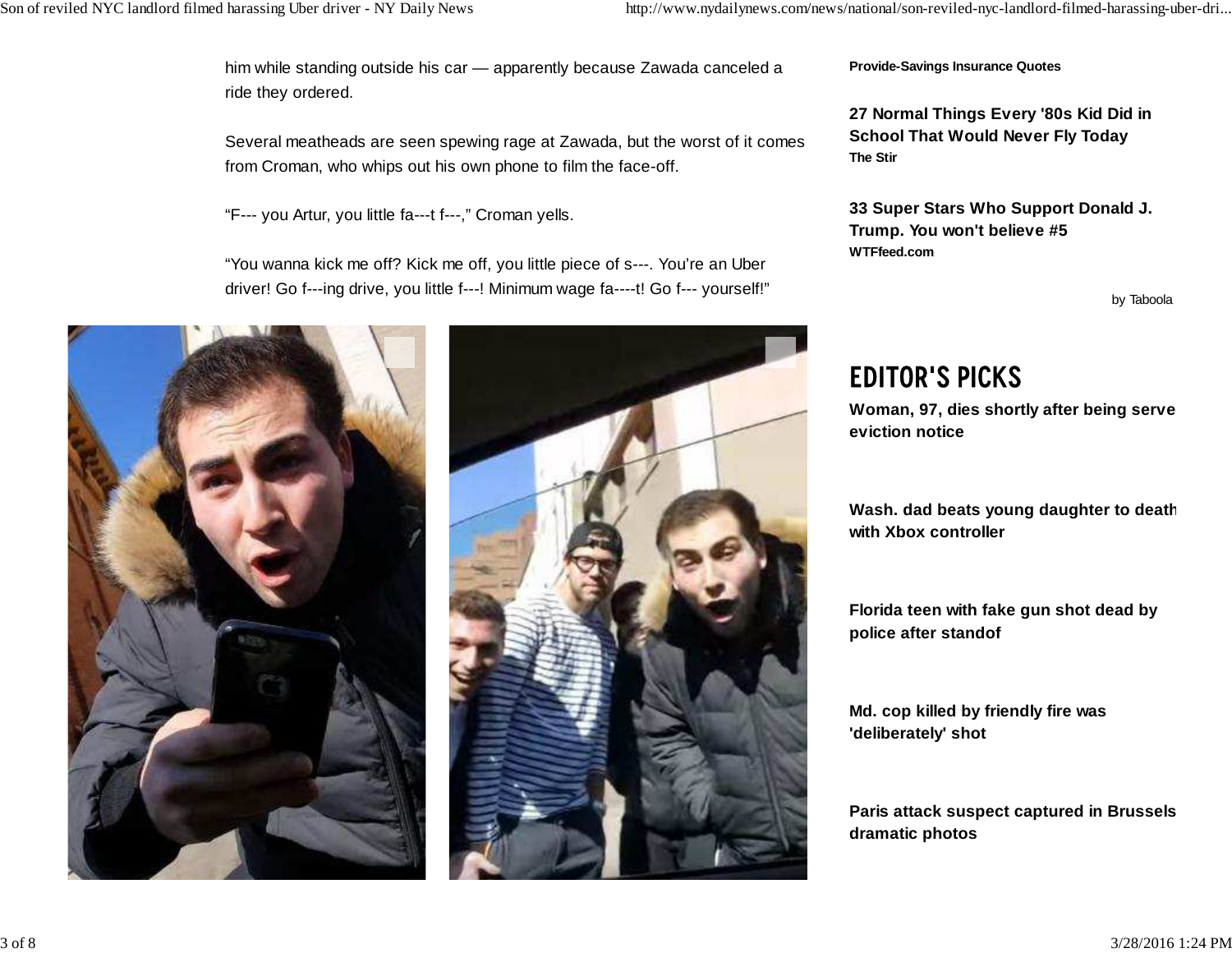演出し

|                             | ARTUR ZAWADA/VIA YOUTUBE                                                                                                                                                                                                                                | ARTUR ZAWADA/VIA YOUTUBE                                                                                                                                                                             | Eerie portraits of Fukushima workers 5<br>years after nuclear disaster |  |
|-----------------------------|---------------------------------------------------------------------------------------------------------------------------------------------------------------------------------------------------------------------------------------------------------|------------------------------------------------------------------------------------------------------------------------------------------------------------------------------------------------------|------------------------------------------------------------------------|--|
| several friends egg him on. | University of Michigan frat bro Jake Croman (in black coat) is seen harassing an Uber driver as                                                                                                                                                         |                                                                                                                                                                                                      |                                                                        |  |
|                             | gonna sit on my ass and watch TV. F--- you!"                                                                                                                                                                                                            | As Croman storms away, he calls out: "You're working all night! Guess what? I'm                                                                                                                      |                                                                        |  |
|                             | Zawada posted the video on YouTube on March 23, and it's been viewed more<br>than 300,000 times. The driver told The Tab it was the worst treatment he's<br>endured on the job.                                                                         | <b>Mystery of the missing USS Conestoga</b><br>solved 95 years later                                                                                                                                 |                                                                        |  |
|                             | "I have lived in this country for 30 years," Zawada said.                                                                                                                                                                                               | The kidnapping, crimes and trial of Patty<br><b>Hearst</b>                                                                                                                                           |                                                                        |  |
|                             | "To see someone have complete disregard for another human being - to be<br>abused just because they overloaded the car or they are mean or rude, I have to                                                                                              |                                                                                                                                                                                                      |                                                                        |  |
|                             |                                                                                                                                                                                                                                                         | put a stop for it. I was shocked. I was just in disbelief."<br>Zawada filed a complaint with Ann Arbor police for alleged verbal harassment.                                                         |                                                                        |  |
|                             | None of the other oafs in the clip have been named, but the school's newspaper<br>identified Croman as the main aggressor.                                                                                                                              | Mourners pay tribute to victims of Brussel<br>terrorist attacks                                                                                                                                      |                                                                        |  |
|                             | The school said in a statement it is "extremely disappointed in the behavior<br>depicted in this video." The dean of students has spoken with Croman and<br>Zawada, according to the school, but no actions against the student have been<br>announced. | Inside look of the damage by Oregon militi<br>at Malheur wildlife refuge                                                                                                                             |                                                                        |  |
|                             |                                                                                                                                                                                                                                                         | Croman could not immediately<br>be reached by the Daily News.<br>But in a prepared statement<br>issued to several media outlets,<br>he claimed Zawada instigated<br>the incident by making "a number |                                                                        |  |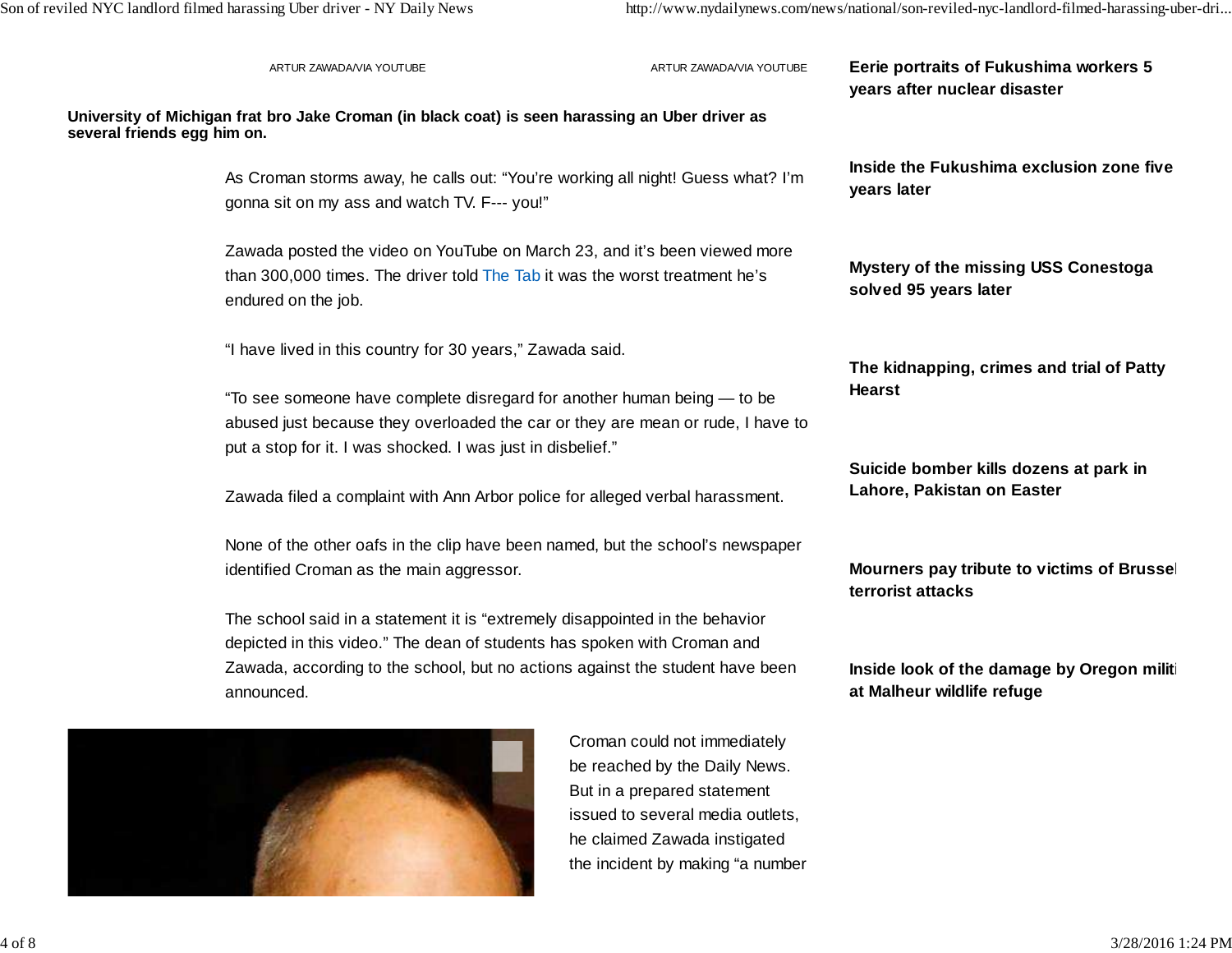

**Steven Croman is one of the most notorious landlords in NewYork City.**ASTRID STAWIARZ/GETTY IMAGES FOR DUJOUR of offensive anti-Semitic remarksthat provoked my response."

"This video shows one side ofan argument I had with an Uberdriver two weeks ago after he refused to pick me up on thebasis of my religion," thestatement says.

"I am not proud of my reaction to his discrimination and I regret mychoice of words."

Croman works as an associateat his father's real estate company, according to hisLinkedIn page.

Steven Croman, who lives in aswanky Lenox Hill pad, is one of

the most notorious names in New York real estate. He's been underinvestigation since 2014 for allegedly using illegal tactics to cast out residentsfrom some of the rent-stabilized Manhattan properties owned by his company,9300 Realty. Beleaguered tenants have also accused him of hiring a former cop,Anthony Falconite, to force them out through intimidation.

Public Advocate Letitia James once named Croman as one of the city's worstlandlords, and there is an entire advocacy group, the Croman Tenants' Alliance,devoted to warning would-be tenants about his actions.

He did not immediately return calls from the Daily News.

jsilverstein@nydailynews.com



Get 50 Mbps Internet and Fios® TV Local for /mo for 1 year + taxes, equip. charges & other fees. fios√ Switch to Fios > by verizon

|  |  | <b>NEWSVIDEO</b> |  |
|--|--|------------------|--|
|  |  |                  |  |

**Final Four First Impress** Campus Insiders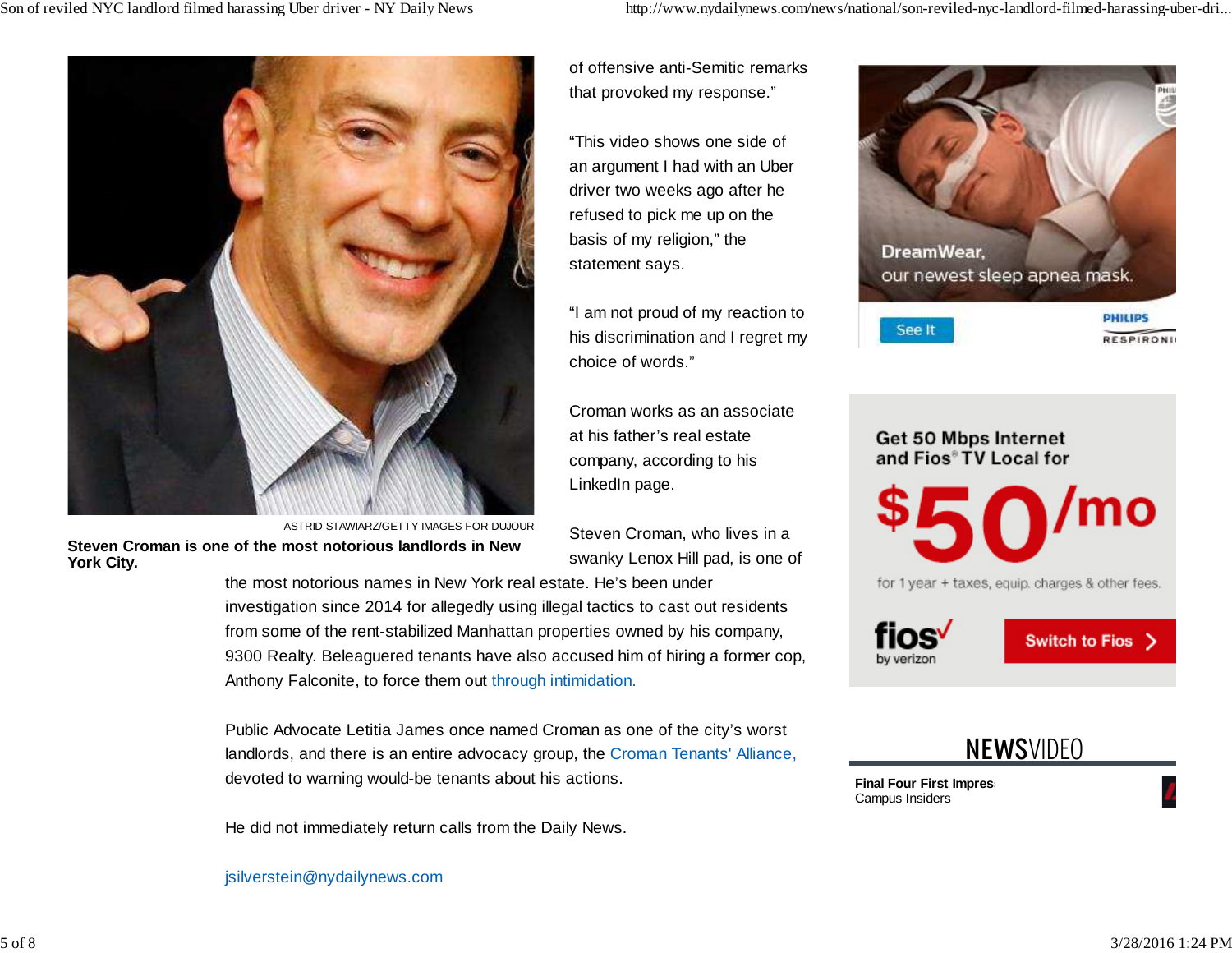TAGS: uber , michigan , minimum wage , new york real estate

#### **JOIN THE CONVERSATION:**

## PROMOTED STORIES

**A Powerful New 2-Step Method Can Eliminate Credit Card Debt. ReallyLendingTree**

**Looking for unlimited data plan deals can be hard. Thankfully, Yahoo Search …Yahoo**

**Unbelievable Paving Machine is The FutureMan Break**

**Are These 16 Celebrities Really Swingers? Let's Investigate!Brainjet**

**The Easy Way to Pay Off Debt Most New York Cardholders Don't KnowNerdWallet**

**Unnerving Historical Photos That Will Leave you SpeachlessTodays Buzz**

**The World Was Not Ready For Her Emmys After Party DressLivingly**

Sponsored Links by Taboola

**More videos:**



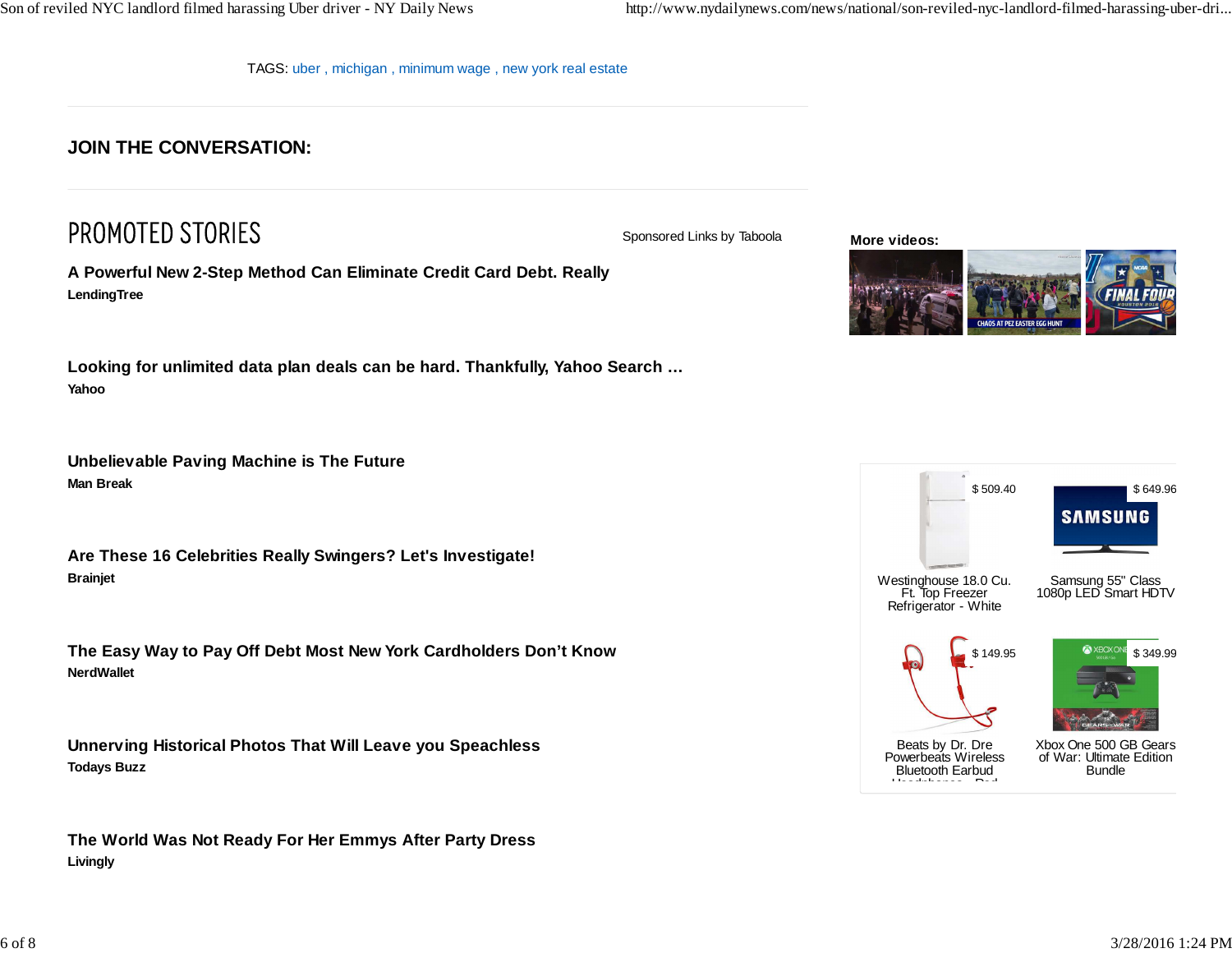**25 Stars Who Are Literally Unrecognizable Without MakeupStyleBistro**

**Confused By Upcoming Social Security Changes? Here's What To Do...Stansberry Research**

## MORE FROM NYDAILYNEWS

**Woman disables ex-boyfriend's Rolls Royce with one shot**

**Margaret Cho's N.J. show infuriates some of audience**

#### SPONSOR CONTENT ON NYDAILYNEWS

**Co-workers Can Share a Close Bond, ButThese Two Gillette Employees Take It to theNext Level**

#### **BY GILLETTE**

Where do Gillette razors come from?